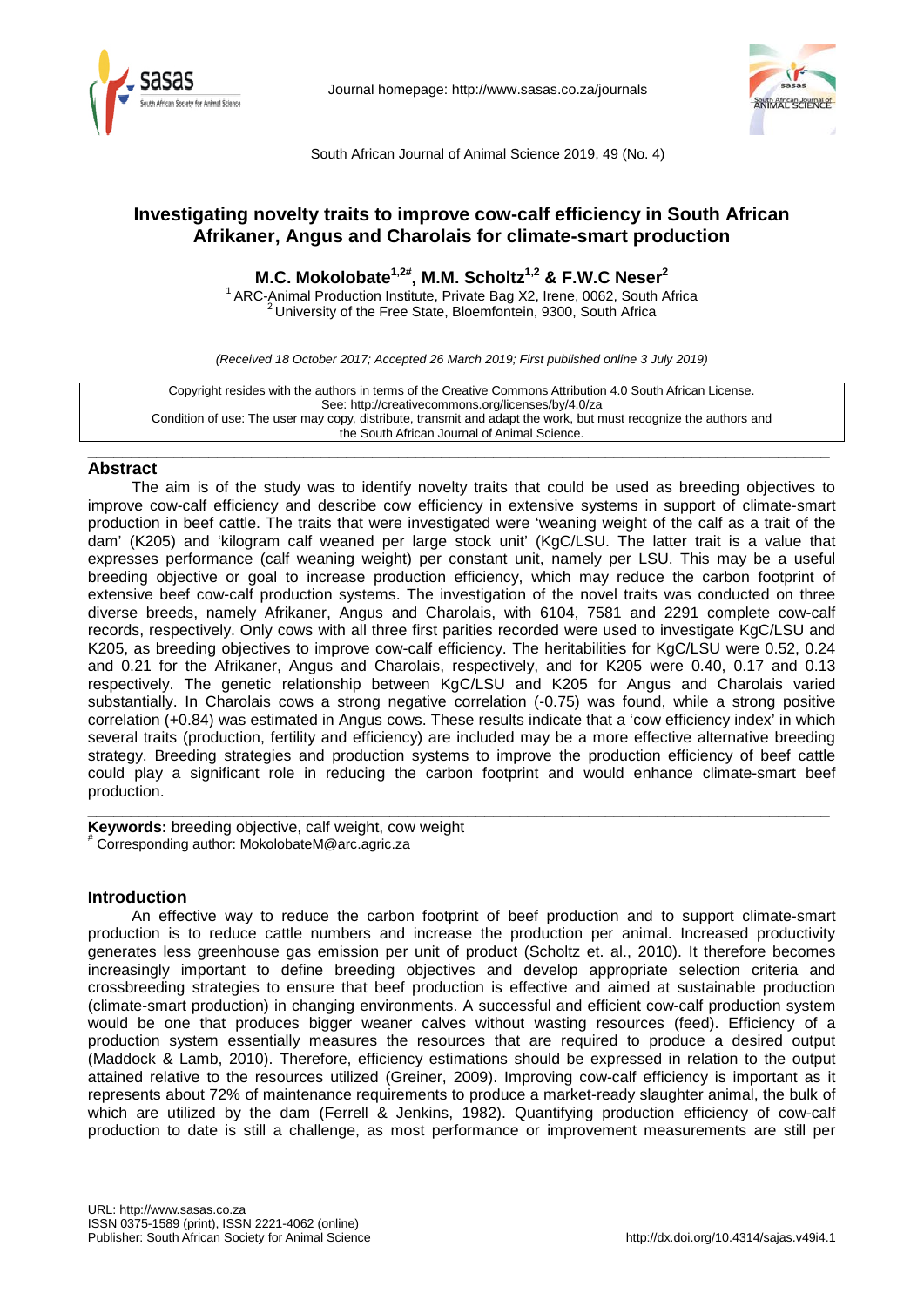individual trait (milk production, weaning weight, calving interval, growth rate, etc.). Selection for these traits may increase production, but not necessarily efficiency of production.

A measurement is thus required that expresses output per constant (standardized) unit, such as Livestock Unit (LSU), which might be a useful breeding objective or goal to increase production efficiency. It may also reduce the carbon footprint of extensive cow-calf production systems. Since an LSU is linked to specific metabolizable energy (ME) requirements, it should be possible to eventually 'link' this breeding objective with the carbon footprint of a weaner calf production system. Selection for productivity and efficiency for instance would have a permanent mitigating effect on the production of greenhouse gases (GHG), as higher productivity would lead to higher gross efficiency as a result of reducing the maintenance cost of animals (Wall *et al.,* 2010; Scholtz *et al.,* 2011). Proper trait definition is therefore imperative.

In sheep, an interesting measurement of 'mother-offspring' efficiency was reported by Olivier *et al*. (2001), in which the reproductive performance of ewes was defined as 'total weight of lamb weaned per ewe joined' (TWW), which also demonstrated that TWW can be genetically improved by direct or indirect selection. Following a study on Dorper sheep, Van Wyk *et al.* (2003) recommended that the total weight of lamb weaned should be regarded as a selection criteria, since it is a composite trait that incorporates elements of the lamb and the ewe. These results, which were obtained on sheep, propose a similar initiative in beef cattle, which would be selection for 'weight of calf weaned as a trait of the dam' and this possibility should be explored as a means of improving cow efficiency.

In this study, qualities such as kilogram calf weaned per large stock unit (KgC/LSU) and weaning weight (K205), both as traits of the dam, were investigated as measures of cow-calf efficiency. No reference to such traits could be found in the literature, hence the novelty. It is also important to understand the correlations between these new traits and conventional traits, such as calf weaning weight and dam weight, which would be included in this study.

It was relevant that the results on the Bonsmara of the novel cow-calf efficiency traits from Mokolobate (2015) should be compared with those of other breeds. It was decided to use diverse breed types for this comparison. Those selected were the Afrikaner, which can be regarded as a tropical adapted taurine breed (indigenous *Bos taurus africanus*), Angus (British *Bos taurus*) and Charolais (European *Bos taurus*).

The Afrikaner is one of the oldest indigenous breeds in South Africa. Its history dates back to the end of the fourteenth century. The breed is closely associated with the history of the country and its people. The Afrikaner Cattle Breeder's Society, which was founded in 1912, was one of the first societies in South Africa. Over the last two decades Afrikaner breeders have focused on economically important traits, and performance recording was made compulsory, although it is not enforced (Scholtz *et al.*, 2010). The small to medium frame size of the Afrikaner cow makes it the ideal dam line in crossbreeding for the production of heavy weaner calves (Theunissen, 2011; Mokolobate *et al.,* 2014).

The Angus breed originated in Scotland in the 16th century and the first Angus cattle were introduced in South Africa in 1895. The Angus Society of South Africa is also one of the older breeders' societies and was founded in 1917. The Angus is the most numerous British beef breed in South Africa. Performance recording is not compulsory (Scholtz, 2010).

The Charolais has its origin in the Bresse-Plateau region in the Jura mountains of eastern France. The first Charolais cattle were imported into South Africa in 1955 and 1956, followed by a substantial import in 1962 (Bosman, 1994). In 1966 the Charolais Cattle Breeders' Society of South Africa was founded. Performance recording is not compulsory (Scholtz, 2010).

### **Materials and Methods**

The edited dataset, as used by the Agricultural Research Council (ARC) for routine genetic evaluations, was used for this study. Herds with less than three years of recording, contemporary groups with fewer than 10 cow records and two service sires in the first parity, and animals with unknown parents were removed from the final dataset used for analysis. Only cows that had completed three parities were included in the analysis. The final datasets comprised 6104, 7581 and 2291 complete calf-cow records for the Afrikaner, Angus and Charolais breeds, respectively. The descriptions of the datasets are presented in Table 1. The relatively low number of records per breed could be contributed to insufficient data capturing on the national database or discontinued recording.

The descriptive statistics for traits that were investigated, namely dam weight (DW), K205, and KgC/LSU of the Afrikaner, Angus and Charolais are given in Table 2. In South Africa, an LSU is defined as the equivalent of an ox with a weight of 450 kg and a weight gain of 500 g per day on grass pasture with mean digestible energy concentration of 55%. To maintain this, 75 MJ metabolizable energy is required (Meissner *et al.,* 1983). This is similar to the animal unit that is used in North America (Thorne & Stevenson, 2007). As expected, Charolais had the highest mean DW. The Angus had the highest mean KgC/LSU,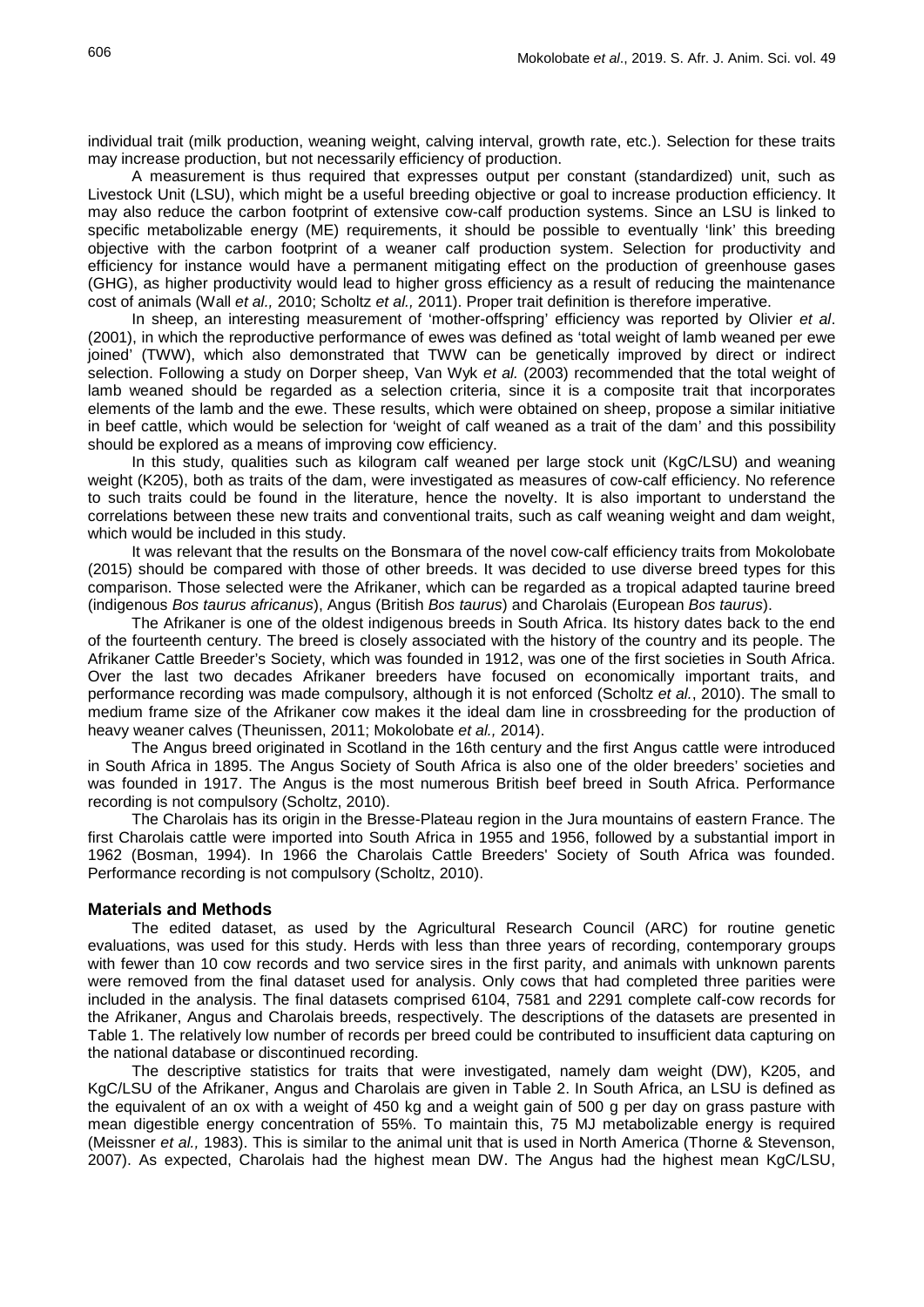followed by the Afrikaner. If KgC/LSU is taken as a definition of cow efficiency, then the cow efficiency of the Angus is 31% higher than that of the Charolais.

| <b>Number</b>                    | <b>Breed</b>     |              |                  |  |
|----------------------------------|------------------|--------------|------------------|--|
|                                  | <b>Afrikaner</b> | <b>Angus</b> | <b>Charolais</b> |  |
| <b>Complete cow-calf records</b> | 6 104            | 7581         | 2 2 9 1          |  |
| <b>Sires</b>                     | 299              | 871          | 262              |  |
| Dams                             | 1 2 4 3          | 4 5 2 7      | 694              |  |
| Sires of dam                     | 150              | 431          | 87               |  |
| Dams of dam                      | 386              | 1459         | 154              |  |

**Table 1** Number of records, sires and dams used in the study

**Table 2** Descriptive statistics (minimum, mean and maximum) for the different traits of the Afrikaner, Angus and Charolais

| <b>Breed</b>     | <b>Trait</b>   | Min | Mean | Max | <b>SD</b> |  |
|------------------|----------------|-----|------|-----|-----------|--|
|                  | <b>DW</b>      | 265 | 444  | 639 | 53.9      |  |
| Afrikaner        | <b>KgC/LSU</b> | 73  | 140  | 246 | 22.9      |  |
|                  | K205           | 103 | 191  | 312 | 27.9      |  |
|                  | <b>DW</b>      | 265 | 494  | 884 | 71.5      |  |
| <b>Angus</b>     | <b>KgC/LSU</b> | 63  | 156  | 258 | 23.3      |  |
|                  | K205           | 99  | 232  | 389 | 33.4      |  |
|                  | <b>DW</b>      | 391 | 612  | 900 | 84        |  |
| <b>Charolais</b> | <b>KgC/LSU</b> | 119 | 156  | 191 | 20        |  |
|                  | K205           | 110 | 235  | 365 | 43        |  |

KgC/LSU: kilogram calf weaned per Large Stock Unit; K205: weaning weight as trait of dam; DW: dam weight

A number of models were tested to estimate the (co)variance components for the traits DW, KgC/LSU and K205, the latter two as traits of the dam, using repeatability models in ASReml 3.0 (Gilmour *et al.,* 2009). The most suitable model for each trait was selected based on the log likelihood values following the same approach as Neser *et al.* (1996) and Mohammadi *et al.* (2013). The simplest model with improved (smaller) log likelihood values was chosen, since fitting other models did not change the log likelihood values favourably. Three models that were tested, including one with service sire, are presented below.

Model 1: Service sire included as additional random effect

 $Y = X\beta + Z_1a + Z_2s + ε$ 

where:  $Y =$  vector of observations (DW, KgC/LSU and K205)

- β = vector of fixed effects (HYS, sex) influencing KgC/LSU, K205, and DW
- a = vector of direct additive effects
- s = vector of additive effects related to service sire
- $\epsilon$  = vector of residuals and where

 $X$ ,  $Z_1$  and  $Z_2$  were incidence matrices relating observations to their fixed and random effects

Model 2: Single trait analysis

 $Y = Xβ + Z<sub>1</sub>a + ε$ 

where: Y = vector of observations KgC/LSU, K205, and DW

- β = vector of fixed effects (HYS, sex, damage, parity) influencing KgC/LSU, K205, and DW
- a = vector of direct additive effects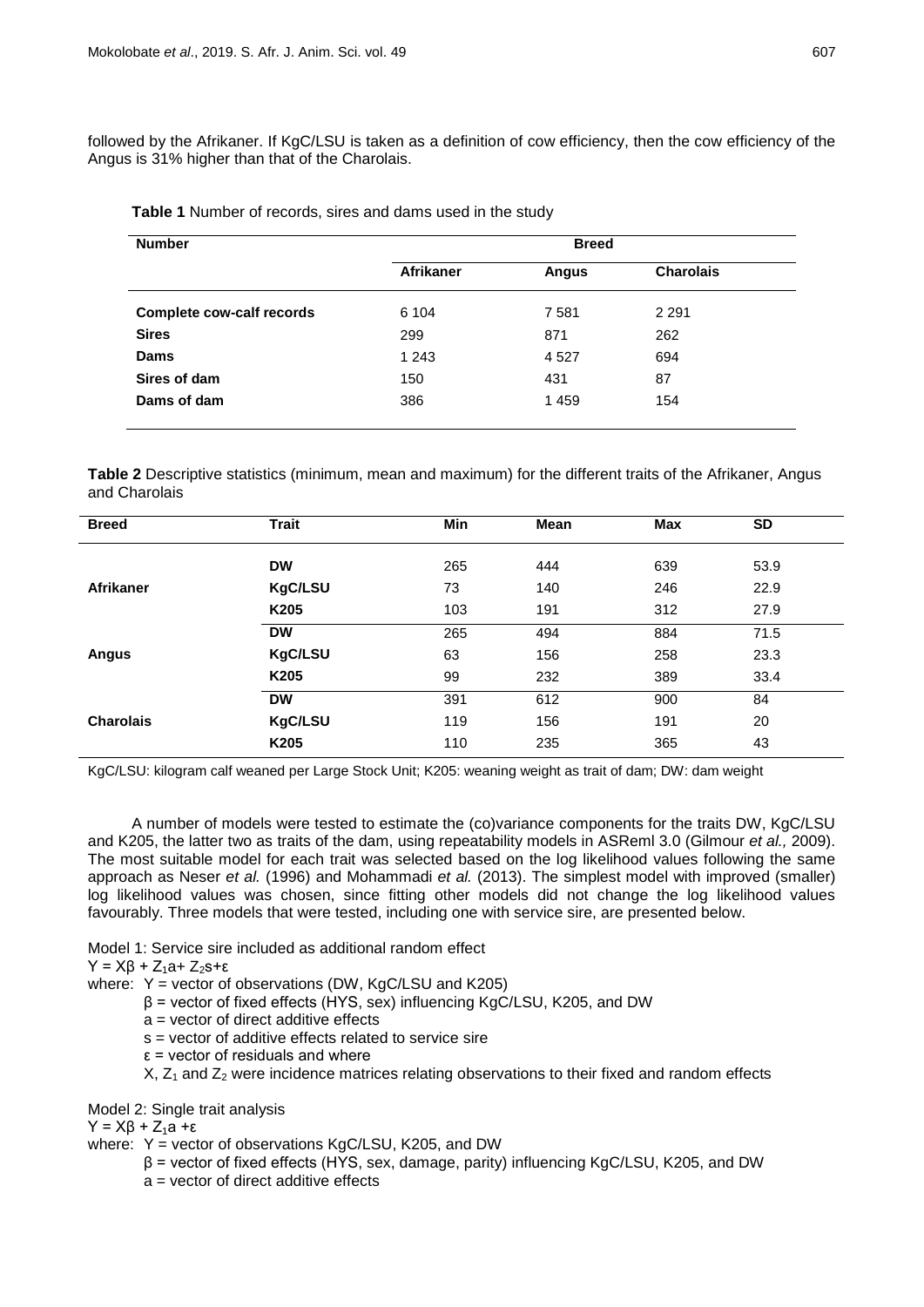$\epsilon$  = vector of residuals and where

X and  $Z_1$  were incidence matrices relating observations to their fixed and random effects (animal)

Model 3: Bivariate analysis

 $Y = Xβ + Z<sub>1</sub>a + Z<sub>2</sub>c + ε$ 

where: Y = vector of observations KgC/LSU, K205, and DW

β = vector of fixed effects (HYS and sex) influencing KgC/LSU, K205, and DW

a = vector of direct additive effects

c = vector of additional random permanent environmental effects (animal)

 $\epsilon$  = vector of residuals and where

X and  $Z_1$  were incidence matrices relating observations to their fixed and random effects (animal)

#### **Results and Discussion**

Model 1, with service sire included, did not produce significantly better log likelihood values and was therefore not used. In Dorper sheep, Van Wyk *et al*. (2003) reported that the inclusion of service sire only had a marginal additional effect on birth and weaning weight. Model 2 was used for the estimation of variance components and heritabilities in a single trait analysis, whereas Model 3 was used to estimate the genetic correlations between the traits in a bivariate analysis.

The variance components for K205, DW and KgC/LSU of the breeds are presented in Table 3. There was a vast difference in the heritability estimates between the breeds for the same trait. Heritability estimates of K205 for the three breeds ranged from 0.13 to 0.40. Since no similar trait could be found in the literature, these values had to be compared with the heritabilities of related traits. Wright *et al*. (1987*)* reported heritabilities of 0.12 and 0.09 for direct and maternal weaning weight respectively, while Van der Westhuizen *et al.* (2010) reported heritabilities of 0.22 and 0.12 and Neser *et al*. (1996) reported heritabilities of 0.13 - 0.28 and 0.14 - 0.29 for the same traits, respectively.

| <b>Breed</b>     | <b>Parameters</b>       | <b>Trait</b>    |                 |                 |
|------------------|-------------------------|-----------------|-----------------|-----------------|
|                  |                         | K205            | <b>DW</b>       | KgC/LSU         |
|                  | $h^2$                   | $0.40 \pm 0.05$ | $0.48 + 0.05$   | $0.52 \pm 0.06$ |
| Afrikaner        | Ratio PE                | $0.32 \pm 0.05$ | $0.39 + 0.05$   | $0.32 \pm 0.05$ |
|                  | $\delta^2_A$            | 136.2           | 682.7           | 169.3           |
|                  | 2e<br>δ                 | 99.3            | 193.1           | 53.2            |
|                  | $\delta^2_{PE}$         | 108.8           | 558.7           | 105.4           |
|                  | $\delta^2$ <sub>P</sub> | 344.2           | 1435.3          | 327.2           |
|                  | h <sup>2</sup>          | $0.17 \pm 0.03$ | $0.56 \pm 0.03$ | $0.24 \pm 0.03$ |
|                  | Ratio PE                | $0.19 \pm 0.03$ | $0.16 \pm 0.03$ | $0.28 + 0.03$   |
| <b>Angus</b>     | $\delta^2_A$            | 94.3            | 1330.4          | 81.8            |
|                  | 2e<br>δ                 | 352.7           | 667.8           | 169.9           |
|                  | $\delta^2$ PE           | 105.7           | 378.3           | 95.4            |
|                  | $\delta^2$ <sub>P</sub> | 552.7           | 2378.5±59.5     | 347.2           |
|                  | h <sup>2</sup>          | $0.13 \pm 0.08$ | $0.67 + 0.02$   | $0.21 \pm 0.04$ |
|                  | Ratio PE                | $0.16 \pm 0.08$ | $0.22 + 0.1$    | $0.17 \pm 0.08$ |
| <b>Charolais</b> | $\delta^2_A$            | 79.3            | 2505.7          | 48.7            |
|                  | 2e<br>δ                 | 447.1           | 1202.4          | 186.9           |
|                  | $\delta^2_{PE}$         | 101.7           | 764             | 38.3            |
|                  | $\delta^2$ <sub>P</sub> | 628.1           | 3708            | 235             |

**Table 3** Variance components and ratios of the single trait analysis for weaning weight as trait of dam, kilogram calf weaned per Large Stock Unit and dam weight of the Afrikaner, Angus and Charolais breeds

KgC/LSU: kilogram calf weaned per Large Stock Unit; K205: weaning weight as trait of dam; DW: dam weight; h<sup>2</sup>: heritability estimate; δ<sup>2</sup><sub>A</sub>: phenotypic variance; δ<sup>2</sup><sub>e</sub>: error variance; δ<sup>2</sup><sub>PE</sub>: permanent environmental variance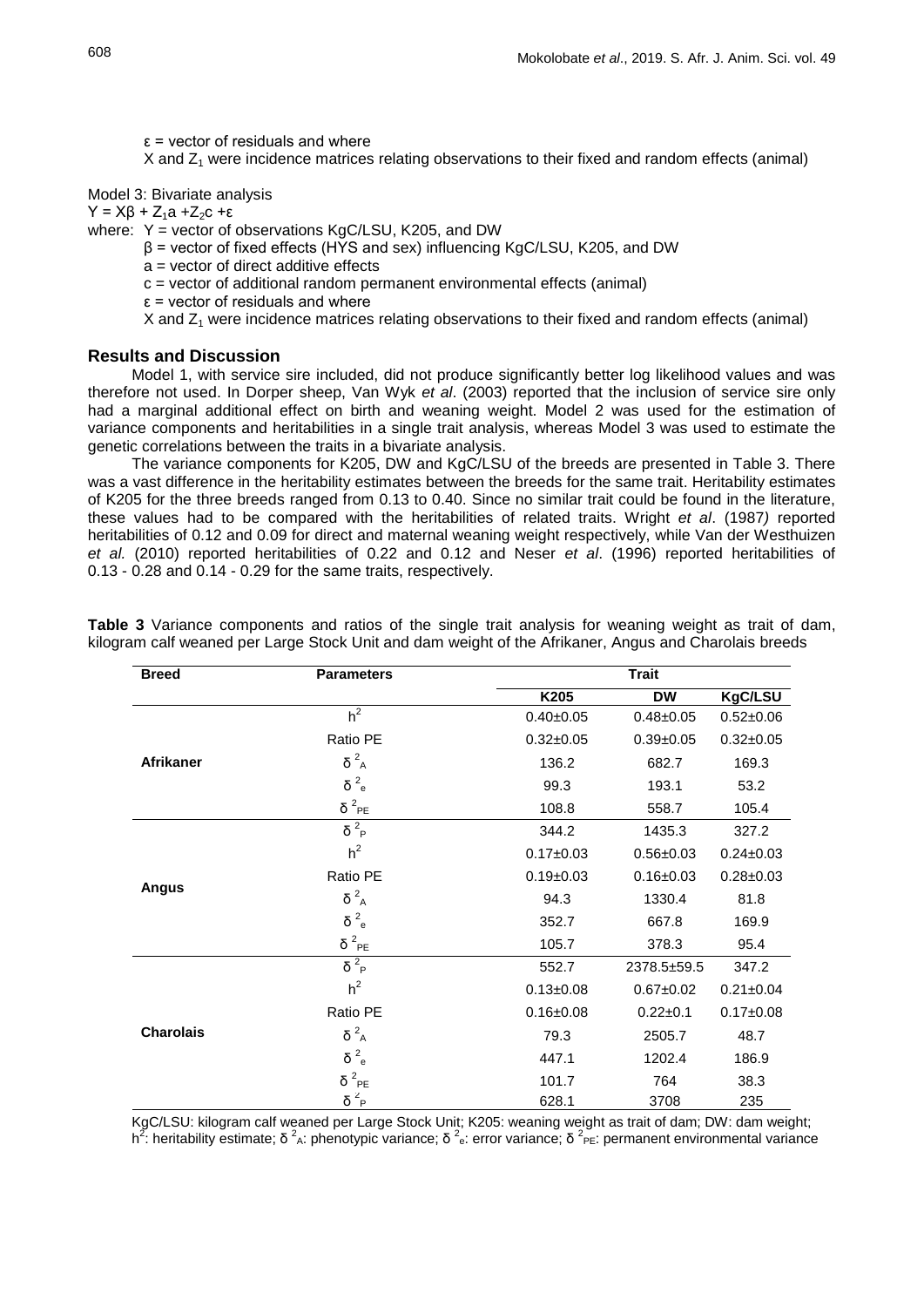The heritability estimate for KgC/LSU was much higher for the Afrikaner (0.52) compared with the Angus (0.24), Charolais (0.21) and the Bonsmara (0.26), the latter from Mokolobate *et al.* (2015), indicating that it might be possible to drastically increase the cow efficiency in the Afrikaner. Jordaan *(*2015) found that cow efficiency in the Afrikaner had increased by 18.3% over 25 years, whereas it had increased by only 10.0% in the Bonsmara. This can possibly at least in part be attributed to the higher heritability for the trait in the Afrikaner. While heritability of K205 varied across the breeds, it was the highest for the Afrikaner at 0.40. This indicates that it is possible to include K205 in a selection programme as a means of improving efficiency.

The results in this study support the findings of Mokolobate (2015) of the complexities when selecting for a ratio such as KgC/LSU, which demonstrated a high negative correlation and a high positive correlation between K205 and KgC/LSU of -0.75 and 0.84 respectively. These complexities seem to be similar to the use of other ratio traits such as calf-to-cow weight ratio, which demonstrate discrepancies when using such a trait (MacNeil, 2007).

The permanent environmental variance as percentage of the phenotypic variance is summarized and presented in Table 4, since this may be an indication of the carry-over effect from one parity to the next in the repeatability model.

|                  |                  | <b>Trait</b> |         |
|------------------|------------------|--------------|---------|
| <b>Breed</b>     | K <sub>205</sub> | <b>DW</b>    | KgC/LSU |
| <b>Afrikaner</b> | 31.6             | 38.9         | 32.1    |
| <b>Angus</b>     | 19.1             | 15.9         | 27.5    |
| <b>Charolais</b> | 16.2             | 20.6         | 16.3    |

**Table 4** Permanent environmental variance as a percentage of phenotypic variance

KgC/LSU: kilogram calf weaned per Large Stock Unit; K205: weaning weight as trait of dam; DW: dam weight

Table 4 shows that the permanent animal effect as percentage of phenotypic variance is much larger in the Afrikaner breed. It can be speculated that since the Afrikaner is kept under more extensive (severe) conditions than the other two breeds, this might be the cause of the larger effect.

An attempt was also made to estimate the genetic correlations between the traits in question for the three breeds using the bivariate model. In the Afrikaner the analyses did not converge and therefore no genetic correlations could be estimated. The genetic correlations for the Angus and Charolais are presented in Tables 5 and 6, respectively. The genetic correlations between DW and KgC/LSU could also not be estimated in the case of the Charolais. This is possibly due to the high interdependency between the two traits and the low number of records available.

**Table 5** Genetic correlation ( $\pm$  SE) as obtained in the bivariate analysis for Angus breed

| <b>Trait</b>         | K <sub>205</sub>                   | KgC/LSU          |
|----------------------|------------------------------------|------------------|
| <b>DW</b><br>KgC/LSU | $0.43 \pm 0.05$<br>$0.84 \pm 0.01$ | $-0.75 \pm 0.03$ |

KgC/LSU: Kilogram calf weaned per Large Stock Unit; K205: weaning weight as trait of dam; DW: dam weight

Tables 5 and 6 demonstrate a moderate but positive relationship between DW and K205 of 0.43 in both breeds. However, in the Charolais it is not significant owing to the large SE. Since K205 is a novel trait, it could not be compared with estimates from the literature, but it is similar to those between cow weight and weaning weight that were reported by Koots *et al*. (1994) and the 0.44 reported by Van der Westhuizen *et al.*  (2010) between mature weight and weaning weight direct.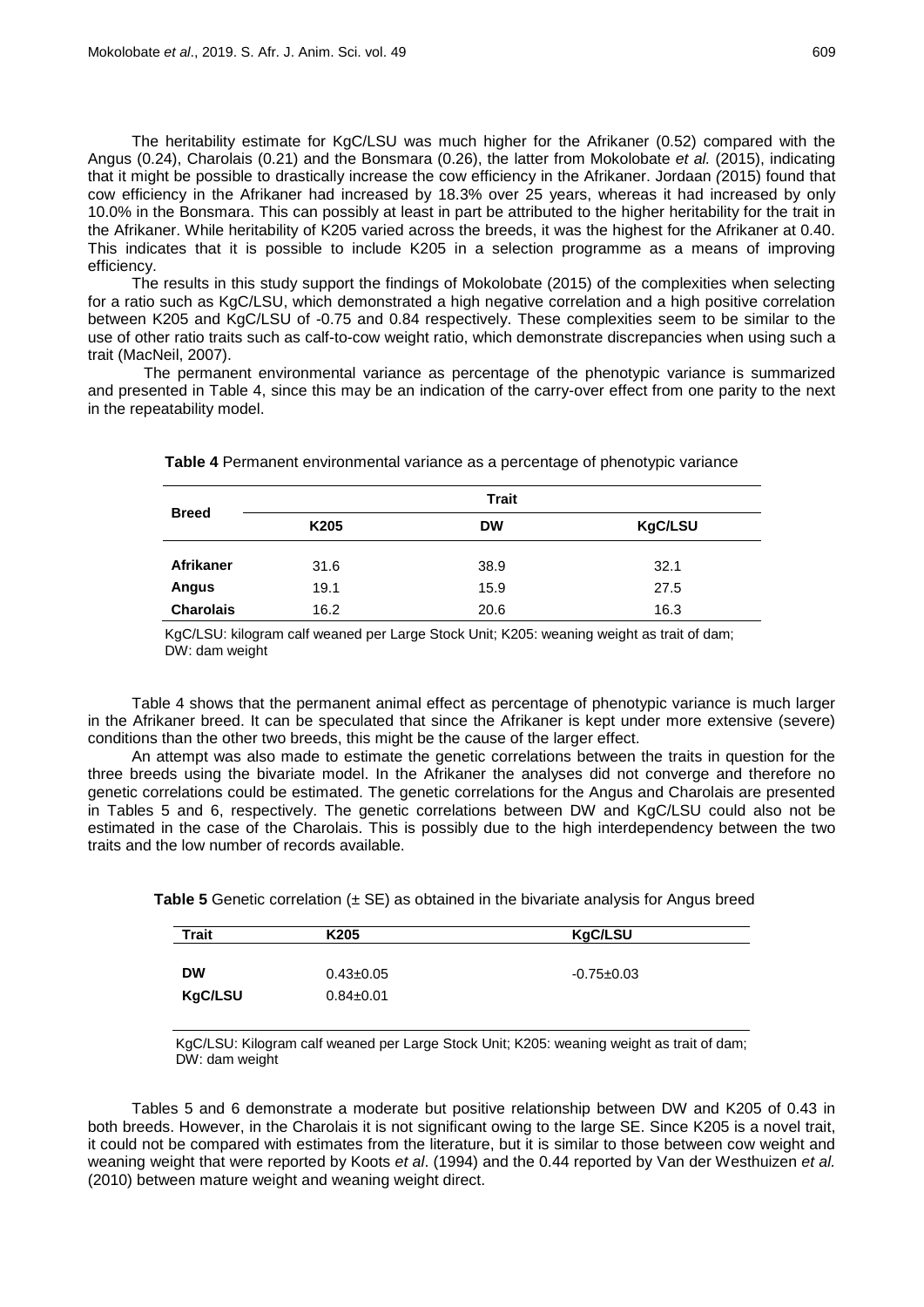| <b>Table 6</b> Genetic correlations $(\pm$ SE) as obtained in the bivariate analysis for the Charolais |  |  |  |  |
|--------------------------------------------------------------------------------------------------------|--|--|--|--|
|--------------------------------------------------------------------------------------------------------|--|--|--|--|

| Trait     | K <sub>205</sub> | KgC/LSU    |
|-----------|------------------|------------|
|           |                  |            |
| <b>DW</b> | $0.43 \pm 0.24$  | <b>Not</b> |
|           |                  | estimable  |
| KgC/LSU   | $-0.75+0.01$     |            |
|           |                  |            |

KgC/LSU: Kilogram calf weaned per Large Stock Unit; K205: weaning weight as trait of dam; DW: dam weight

However, there is a major difference in the nature of the relationship between KgC/LSU and K205 in the Angus and the Charolais; the Charolais having a strong negative correlation (-0.75) and the Angus a strong positive correlation(+0.84), compared with that of the Bonsmara (+0.39) (Mokolobate, 2015). At this stage it is not clear to what this difference could be attributed to, but one possibility is the small number of records. The genetic correlation between KgC/LSU and DW was not estimable in the Charolais and was - 0.75 in the Angus, which is of the same magnitude as the -0.83 of the Bonsmara.

#### **Conclusion**

Cow efficiency can be improved dramatically through climate-smart breeding strategies. It is becoming more evident that the inclusion and combination of contributing traits in some kind of a selection index is the more feasible and most appropriate option. Alternative breeding objectives should be developed that would optimize genetic improvement in cow efficiency that include calf weight and cow weight. This could result in the development and evaluation of alternative selection indexes that would facilitate maximum genetic improvement in cow efficiency. Normally, the traits in a selection index are weighed with their economic value. However, the traits could be assigned weights that could be linked to carbon footprints or credits (sequestration) and not only economic weights. It would be possible to link the annual carbon footprint with an LSU, as done by Du Toit *et al*., 2013).

Breeding strategies and systems to improve the production efficiency of beef cattle could play a significant role in reducing the carbon footprint from beef production. This would enhance climate-smart beef production and support the South African government's commitment to reducing GHG emissions.

#### **Acknowledgements**

The financial contributions of Red Meat Research and Development South Africa (RMRD SA) and the National Research Foundation of South Africa (NRF), under grant UID 90099, are acknowledged. The grant holder acknowledges that opinions, findings and conclusions or recommendations expressed in any publication generated by NRF-supported research are those of the authors, and the NRF accepts no liability whatsoever in this regard.

#### **Authors' Contributions**

The idea for the study was conceived by MMS, who secured the funding and supervised MCM. MCM was recruited as the student to work on the project and received her MSc. cum laude. FWCN was the supervisor at the university and gave guidance on the study. All authors read and approved the final manuscript.

#### **References**

- Bosman, D.J., 1994. National Beef Cattle Performance and Progeny Testing Scheme1980–1992. Results. Department of Agriculture and Water Supply, Pretoria, South Africa.
- Du Toit, C.J.L., Meissner, H.H. & Van Niekerk, W.A., 2013. Direct greenhouse gas emissions of the game industry in South Africa. S. Afr. J. Anim. Sci. 43, 376-393.
- Ferrell, C.L. & Jenkins, T.G., 1982. Efficiency of cows of different size and milk production potential. RLHUSMARC Germ Plasm Evaluation Report 10, 12.
- Gilmour, A.R., Cullis, B.R. & Welham, S.J., 2009. ASREML reference manual. NSW Agriculture Biometric Bulletin no. 3. Greiner, S.P., 2009. Beef cow size, efficiency, and profit.

http://pubs.ext.vt.edu/news/livestock/old/aps‐200904\_Greiner.html

- Jordaan, F., 2015. Genetic and environmental trends in landrace beef breeds and the effect on cow productivity. M.Sc. thesis, University of the Free State, Bloemfontein, South Africa.
- Koots, K.R., Gibson, J.P., Smith, C. & Wilton, J.W., 1994. Analyses of published genetic parameter estimates for beef production traits. 1. Heritability. Anim. Breed. Abstr. 62, 309-338.

MacNeil, M.D., 2007. Retrospective analysis of selection applied to a ratio. Am. Soc. Anim. Sci. 58, 85-88.

Maddock, T.D. & Lamb, G.C., 2010. Managing beef cow efficiency. University of Florida. IFAS, Florida Coop. Ext. Serv., Animal Science Dept., EDIS Publication AN233.